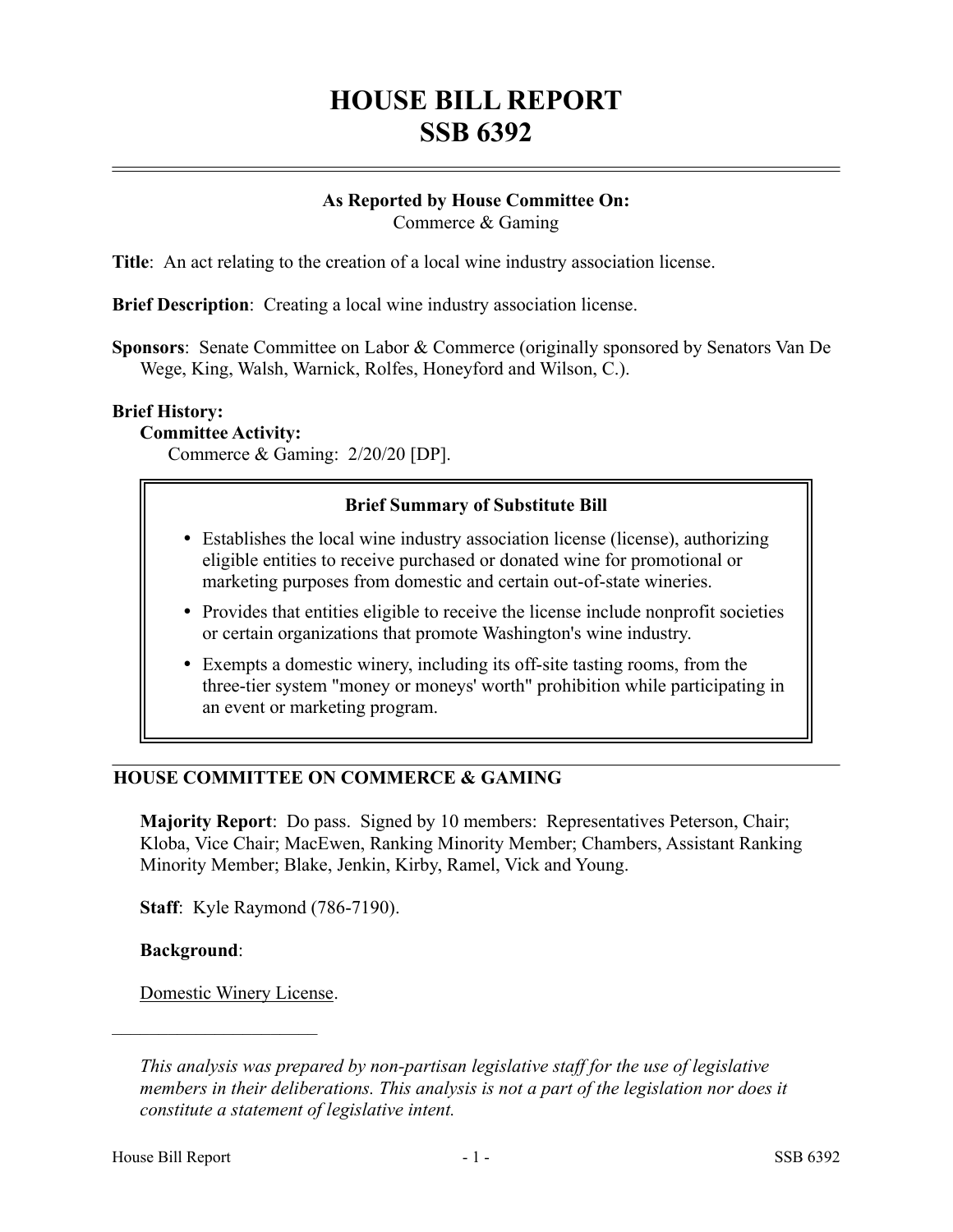A domestic winery license issued by the Liquor and Cannabis Board (LCB) authorizes the manufacture of wine in the state. Subject to restrictions, a domestic winery may also act as a distributor and retailer of wine of its own production while complying with the laws applicable to wine distributors and retailers. Domestic winery licensees may take orders and accept payment for wines of its own production during an event held by a nonprofit holding a special occasion license. Also, a domestic winery may qualify for an endorsement to sell wine of its own production at retail for off-premises consumption at a qualifying farmers' market, subject to restrictions.

#### Out-of-State Winery Certificate of Approval.

Wineries located outside the state may obtain a certificate of approval to sell and ship wine of the winery's own production to licensed Washington wine distributors, importers, or retailers. A certificate of approval holder with a direct shipment endorsement may act as a distributor of its own production, and endorsement holders may use a common carrier to deliver wine of its own production to licensed Washington retailers, up to 100 cases per month.

# Special Occasion Licenses.

A not-for-profit society or organization that obtains a special occasion liquor license may sell spirits, beer, and wine by the individual glass to be consumed on the premises. The special occasion license permits the licensee to serve liquor at a specified event, on a specified date and place. The fee for this license is \$60 per day, and the organization is limited to sales on no more than 12 single-day events per year. Once per year, certain agricultural fairs may count a multiple-day fair as one event.

Under a special occasion license, a "society or organization" means a not-for-profit group organized and operated: (1) solely for charitable, religious, social, political, educational, civic, fraternal, athletic, or benevolent purposes; or (2) as a local wine industry association registered under section 501(c)(6) of the Internal Revenue Code as it exists on July 22, 2007.

No portion of the profits from events sponsored by a not-for-profit group may be paid directly or indirectly to members, officers, directors, or trustees except for services performed for the organization. Any compensation paid to its officers and executives must be only for actual services and at levels comparable to the compensation for like positions within the state. A society or organization which is registered with the Washington Secretary of State or the United States Internal Revenue Service as a nonprofit organization is required to submit such registration, upon request, as proof that it is a not-for-profit group.

# Three-Tier System Prohibition.

Built into the post-prohibition legal framework regulating liquor manufacturing, distribution, and sales is a separation between the three-tiers of the liquor industry: (1) manufacturing; (2) distributing; and (3) retailing. Liquor licensees in the manufacturing and distributing tiers of the industry, and their authorized representatives, are defined as "industry members" for certain purposes in liquor statutes.

There are two primary prohibitions that provide the separation between the tiers of the industry. First, generally, liquor licensees in the manufacturing and distributing tiers are prohibited from having financial interests in a business within the retail tier of the industry, and vice versa. Secondly, industry members are prohibited from providing "money or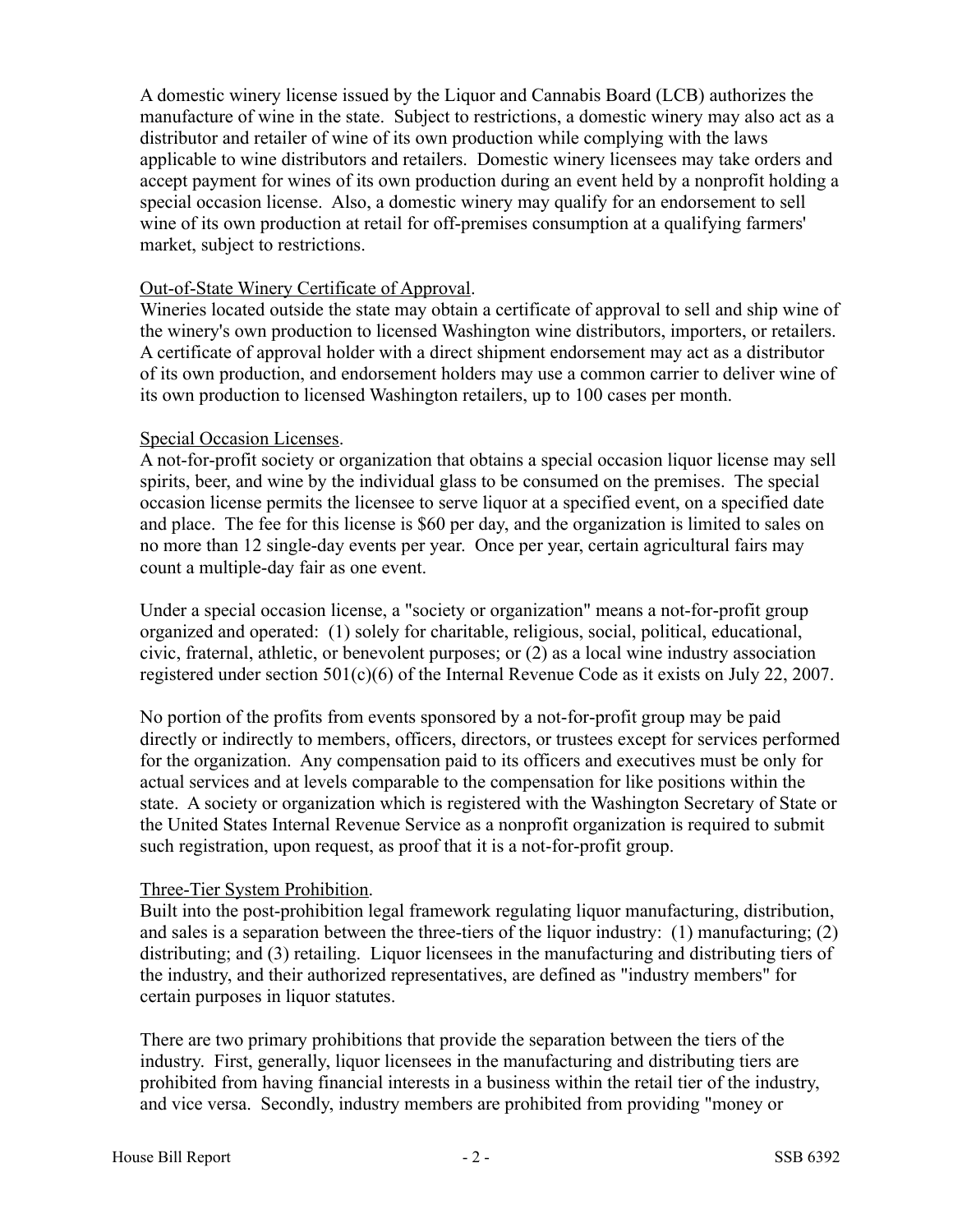moneys' worth," under any type of business practice or arrangement, to a business in the retail tier of the industry. Retailers are similarly prohibited from receiving "money or moneys' worth" from industry members.

Imposition of Taxes on Sales of Wine and Cider.

The LCB administers the collection of the wine tax. The tax rate for wine varies based on the type of wine sold. Tax rates include \$0.2292 per liter for table wines, \$0.4536 per liter for fortified wines, and \$0.0814 per liter for cider.

–––––––––––––––––––––––––––––––––

# **Summary of Bill**:

The local wine industry association license (license) is established. The license may be issued to a nonprofit society or an organization created with the express purpose of educating consumers on, or promoting the economic development of, the Washington wine industry. The annual fee for the license is \$700.

A local wine industry association licensee (licensee) may purchase or receive donations of wine from domestic winery licensees or out-of-state wineries who hold a certificate of approval. The wine obtained by association licensees may be used for promotional or marketing purposes.

Events or marketing programs conducted by licensees may be held on domestic winery premises only if the domestic winery and the licensee each separately account for the sale of its wine. The domestic winery premises includes the premises of additional off-site tasting location premises under the domestic winery license.

While participating in an event or marketing program conducted by licensees, a domestic winery and its off-site locations are not subject to the "money or moneys' worth" prohibition under the three-tier system requirements.

Licensees may conduct no more than 12 events per year under the license. Licensees must notify the Liquor and Cannabis Board of any event or marketing program conducted under the license at least 45 days prior to the event or start of the marketing program.

All licensees participating in an event or marketing program are jointly responsible for any violation or enforcement issues, unless it can be demonstrated that the violation or enforcement issue was due to one or more licensee's specific conduct or action.

Licensees are not prohibited from accessing a special occasion license or special permits.

–––––––––––––––––––––––––––––––––

Wine furnished to a licensee that is a nonprofit society is subject to the wine sales tax.

**Appropriation**: None.